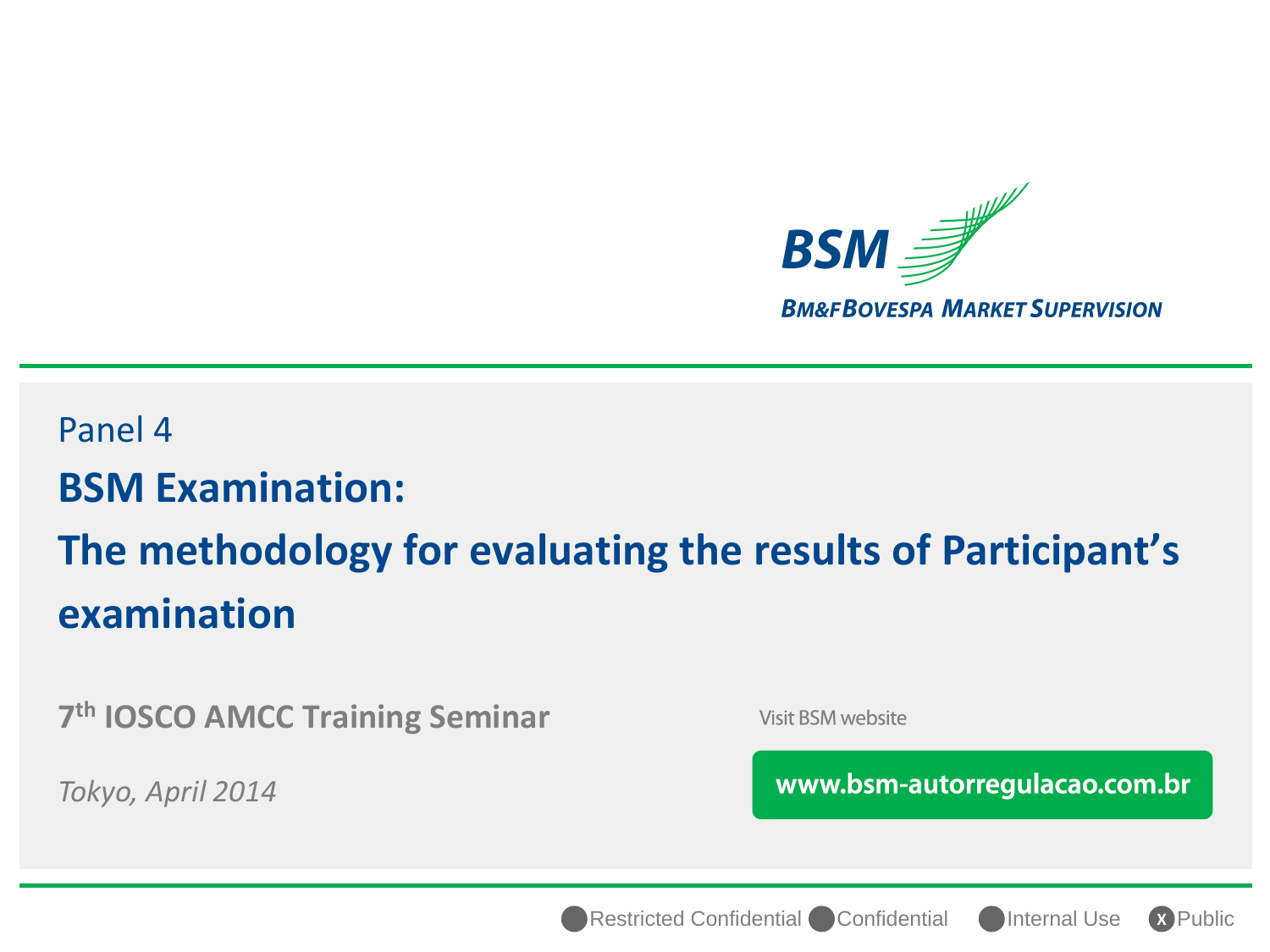### **BSM Examination**



- Types of Examination
	- − Routine examination ("Operational Examination")
		- $\checkmark$  Process, Internal Control and IT infrastructure environment
	- Pre-operational examination
	- − Cause examination
		- $\checkmark$  To verify specific itens
	- Off-site examination
		- $\checkmark$  By indicators
	- − DMA examination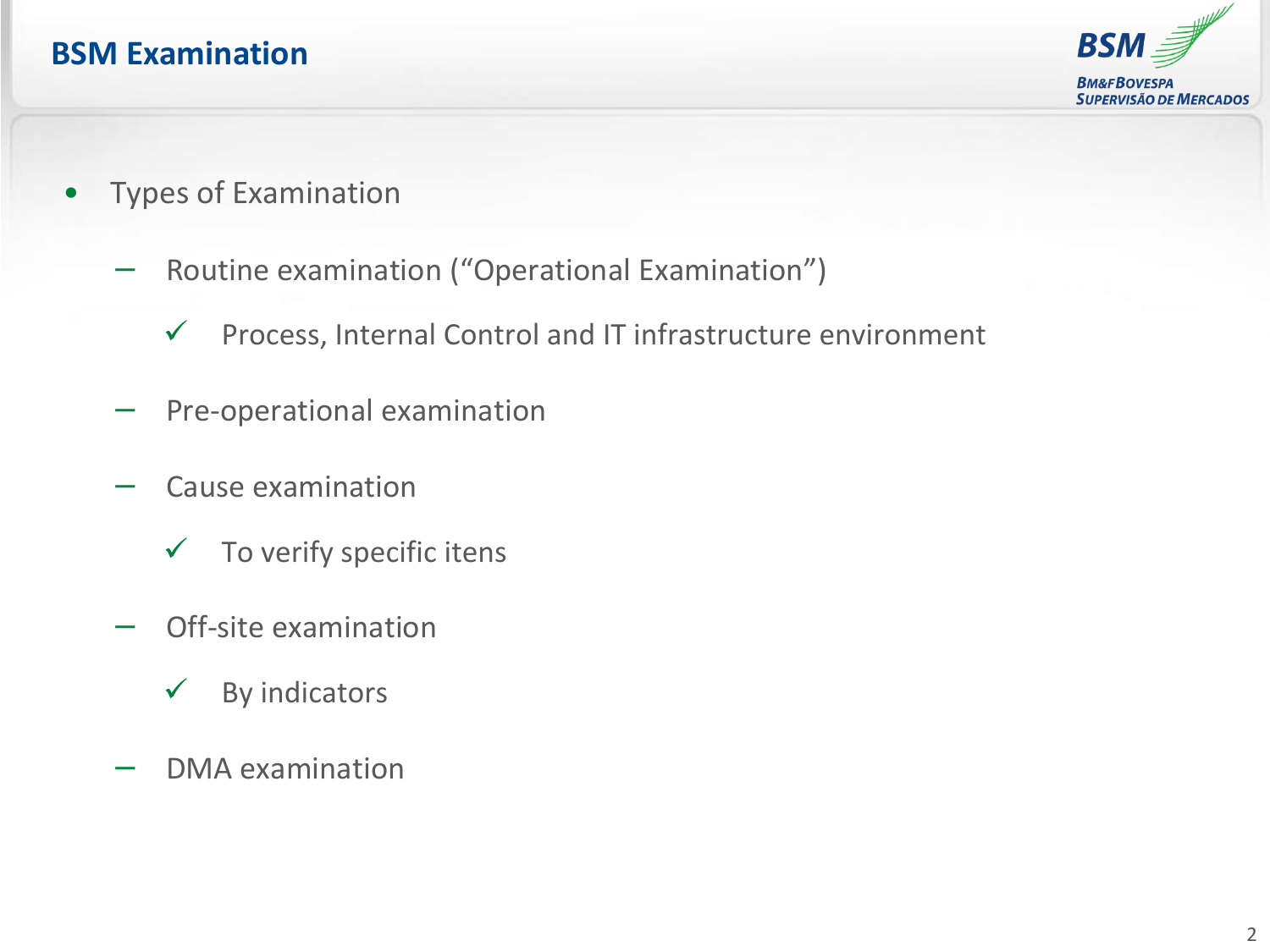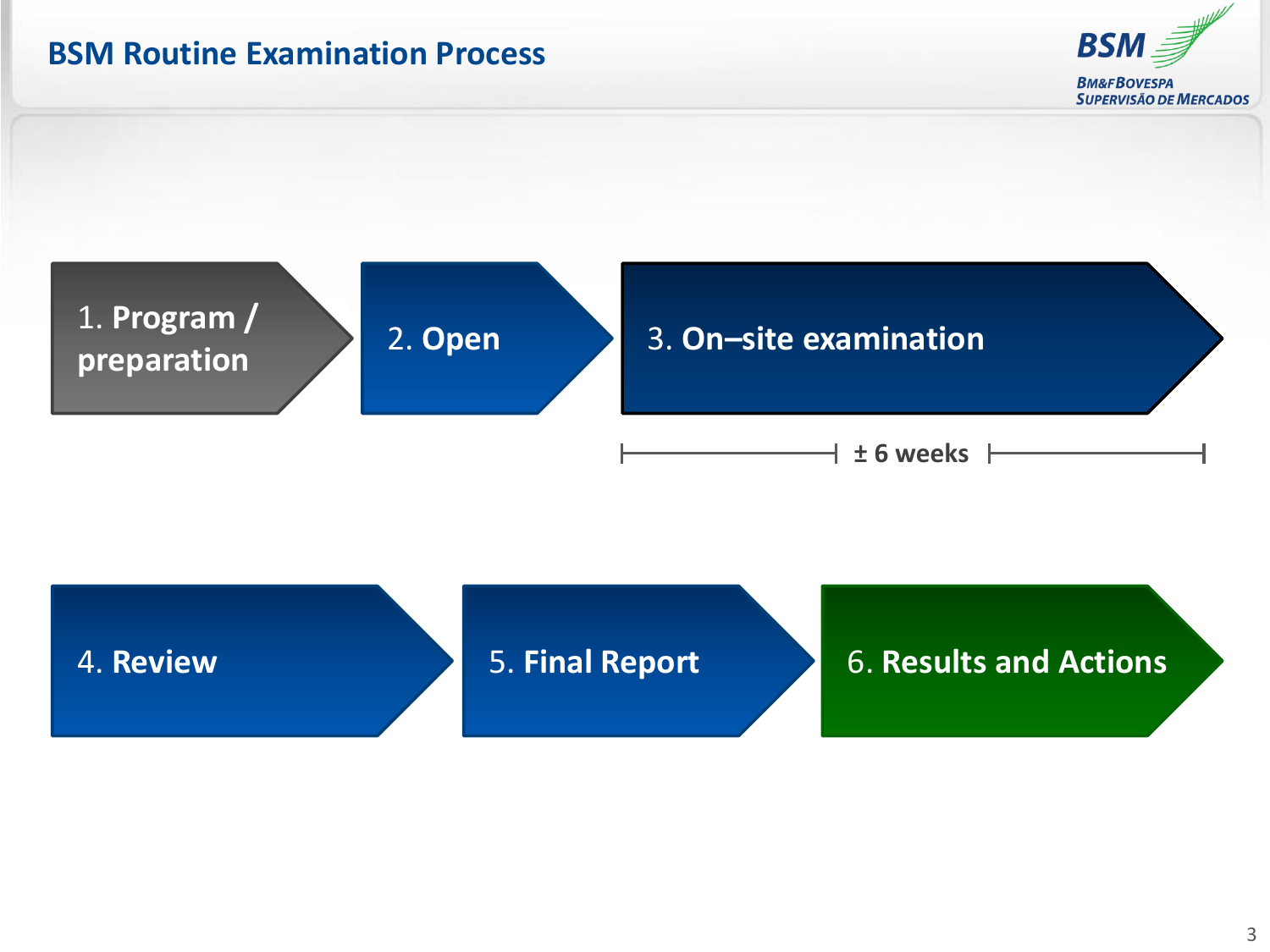#### **BSM Routine Examination - Scope**



- 16 Macro-process
	- − *Suitability*
	- Record of clients/investors
	- − Execution of orders
	- − Settlement of transactions
	- − Custody of assets
	- − Risk management
	- − Anti-Money Laundering
	- − Investor advisor
	- − Investment Clubs (a type of collective investment scheme)
- − Integrity
- Financial and equity requirements
- − Information Technology
	- $\checkmark$  Information security
	- $\checkmark$  Business Continuity
	- $\checkmark$  Systems monitoring
	- Change management
	- $\checkmark$  Infrastructure support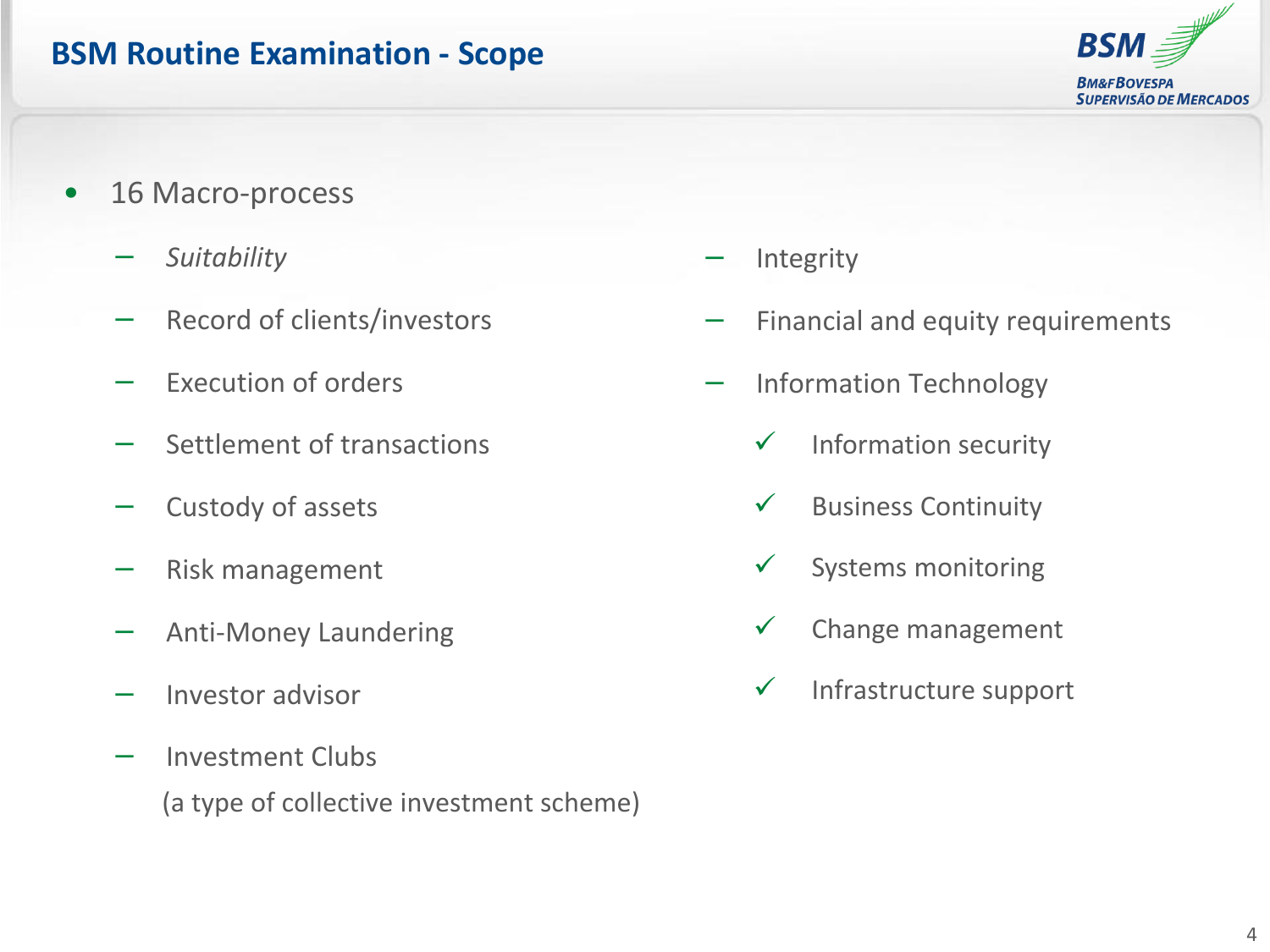

# Participant's doubt: How am I in relation to the others Participants?

- To answer this question, the BSM created a methodology to rank the results of the Participant's examinations
- This mechanism enables comparative analysis of the examination results (participant with his own past and participant vis-à-vis other participants)
- The Participants with high ranks have the benefit of not being audited in follow one or two next programs (the examination can be maintained if the participant requests)
- The standardized score obtained by the participant is intended only to improve controls and should not be used in advertising or for commercial purposes
- This methodology optimizes the BSM allocation of resources and at the same time generates a positive incentive for participants to enhance their controls seeking to receive the benefit
- From the point of view of the governance of the Participants, this mechanism works as an indicator of the progress of the internal control system. It also works as a mechanism for encouraging Participant's governance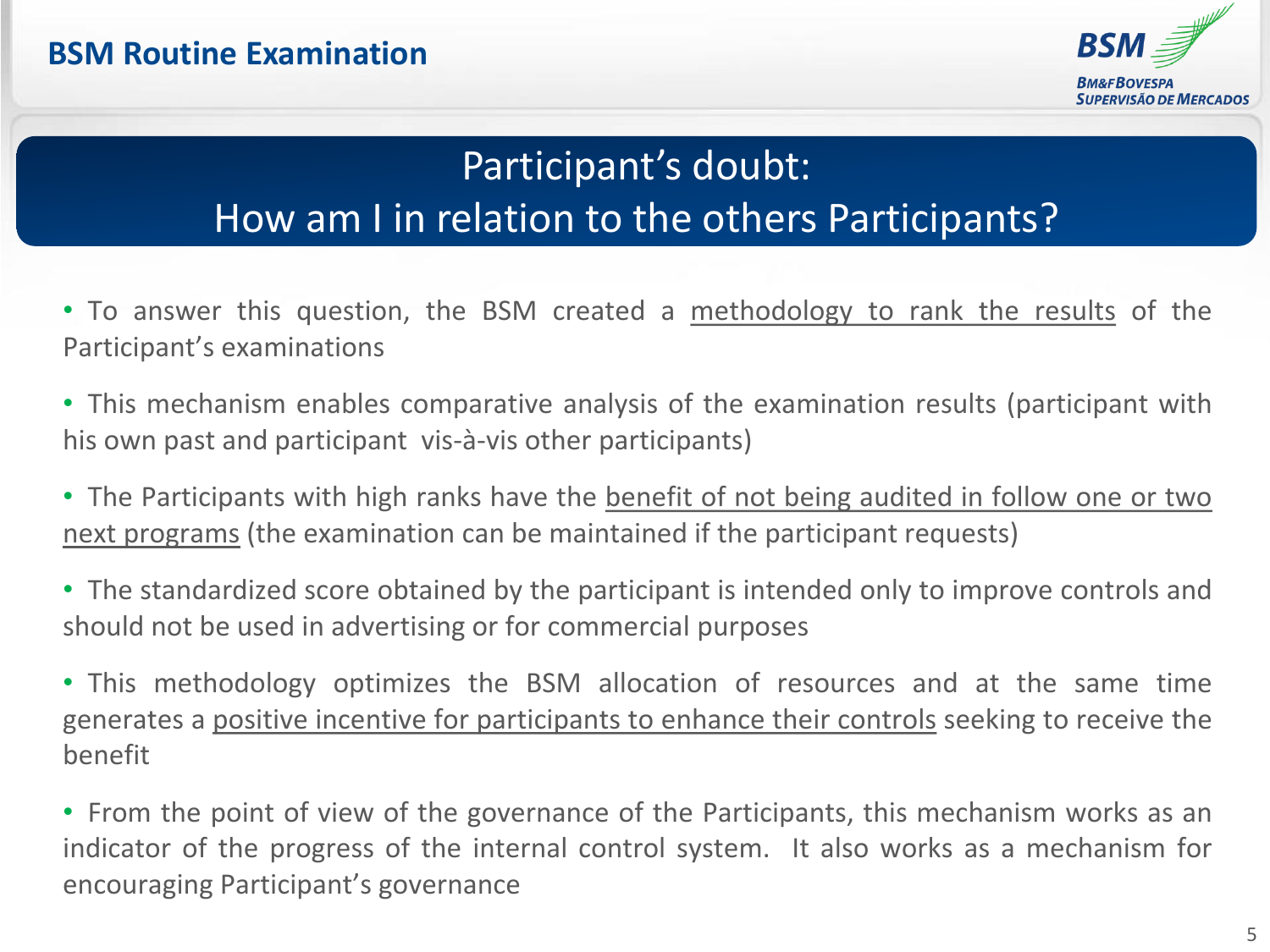# **Methodoloy Principles**



- Uniform criteria for all participants
- Comparative evaluation based on:
	- Norm and regulation compliance
	- Perfomance among other participants
	- Performance through the time (past and present examination)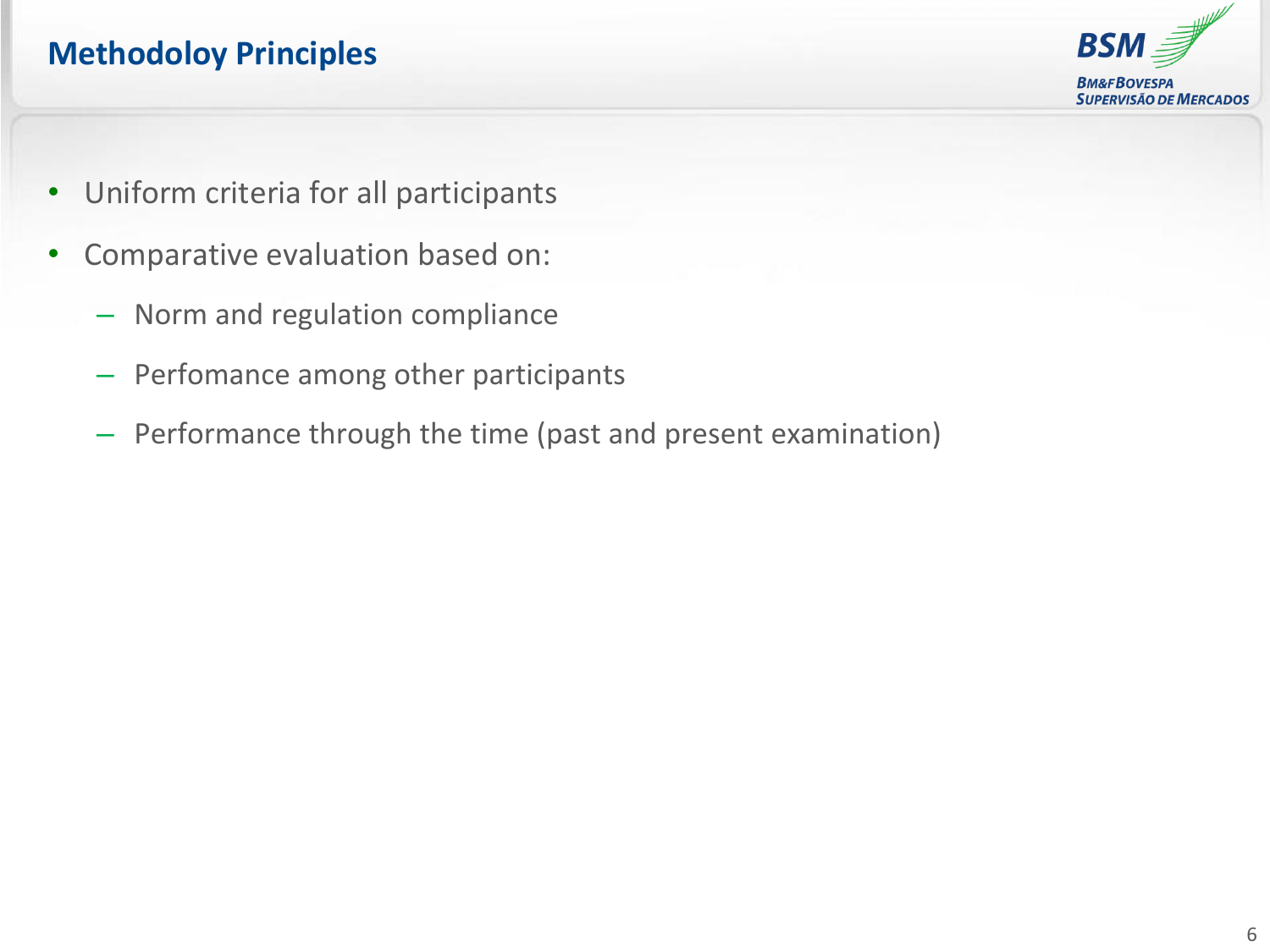# **Methodology Description**



- Each participant has a final grade on each process (group of items)
- The final grade is formed by: "item grade = "grade"  $x$  "weight"
	- $\checkmark$  Grade: "0.5" to "5", based on number of non-compliance items
	- $\checkmark$  Weight: "0.5" to "5", based on criticality and gravity of the non-compliance
	- $\checkmark$  Final Grade = Sum of item grade
- Standardization of Participant Final Grade:
	- Calculate Average and Variance of each process
	- Divides all grades in 4 bands and attributes an exponential standard grade for each process (1,2,4 and 8)
	- Sum all the participant's process grade
	- Less Grade  $\rightarrow$  Better ranking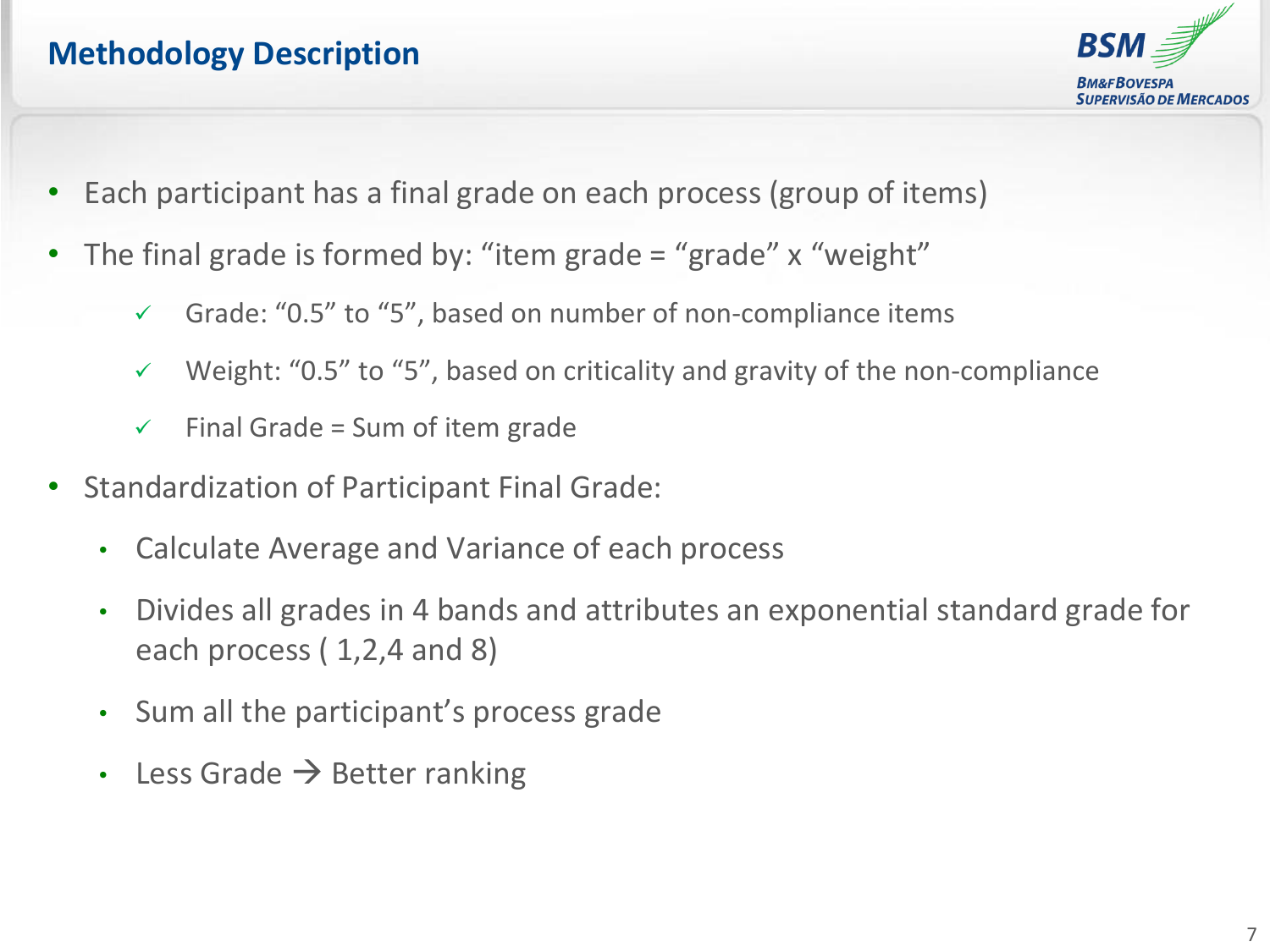### **Methodology Description**



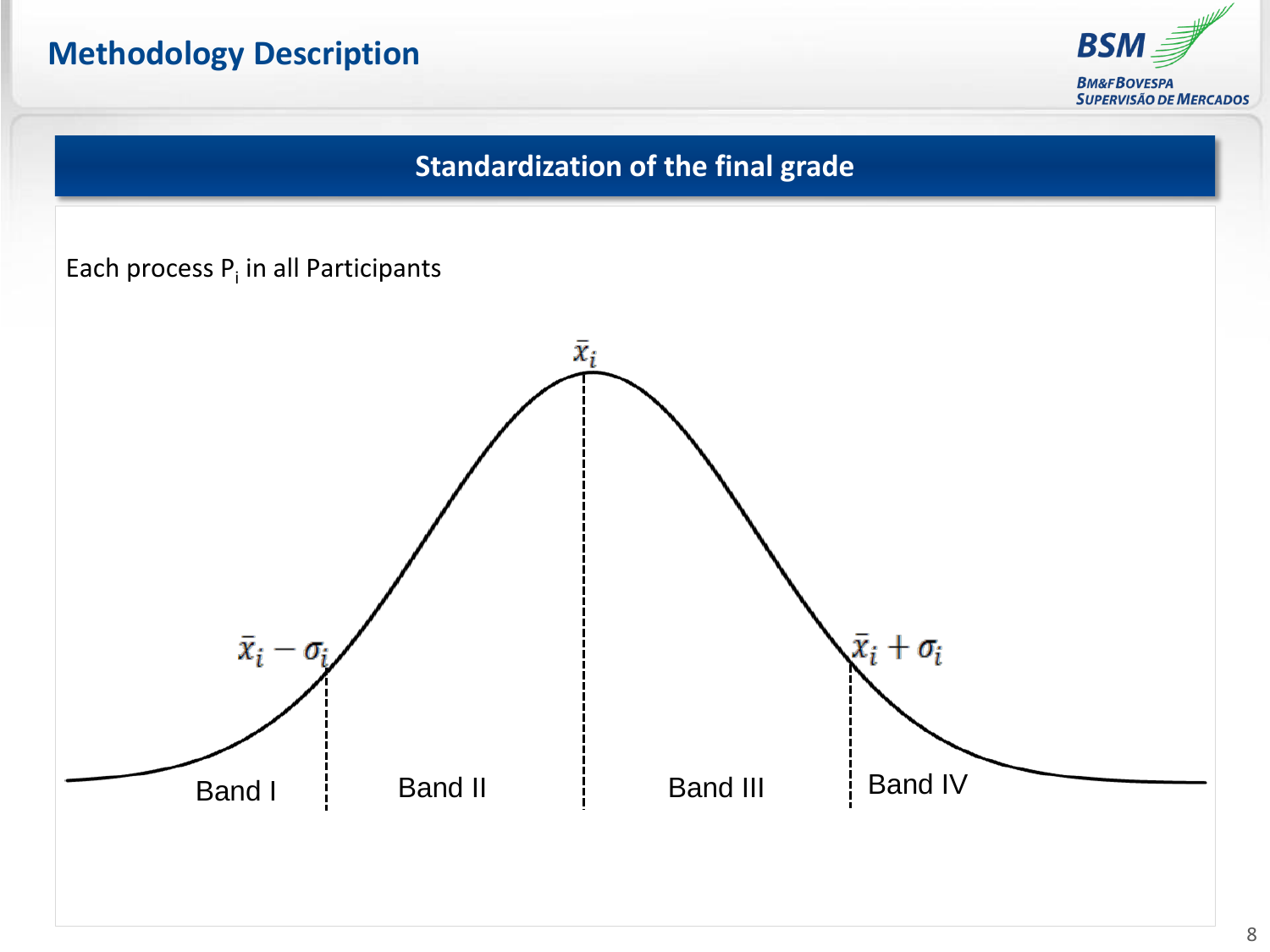#### **Methodology Description**





Final Grade  $\sum_{i=1}^{16} P_{ij}$  Total Points in Participant j

Minimum:  $16 \times 1 = 16$  points Maximum:  $16 \times 8 = 128$  points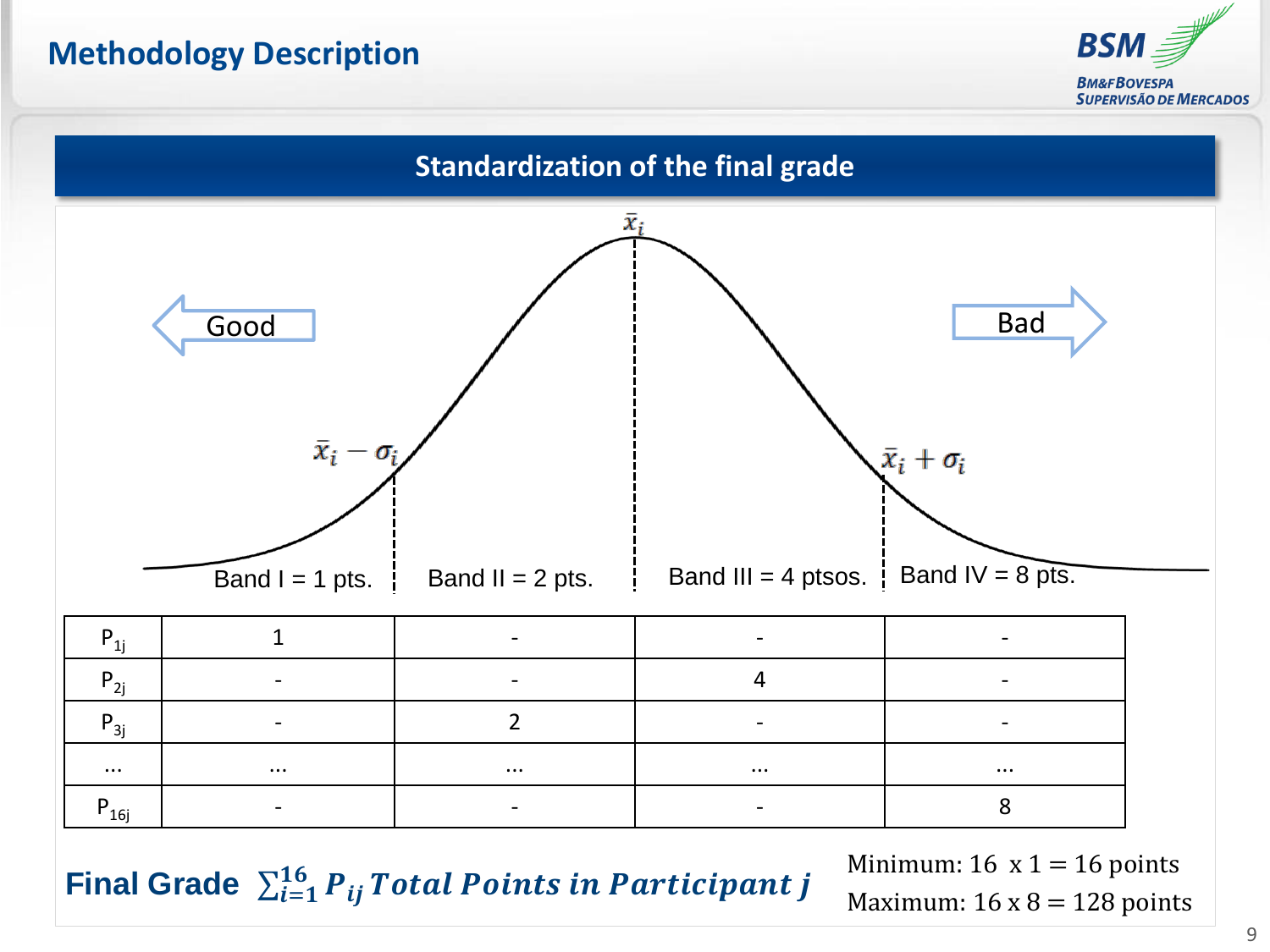

#### **Final Rating Standard Frequency Distribution**

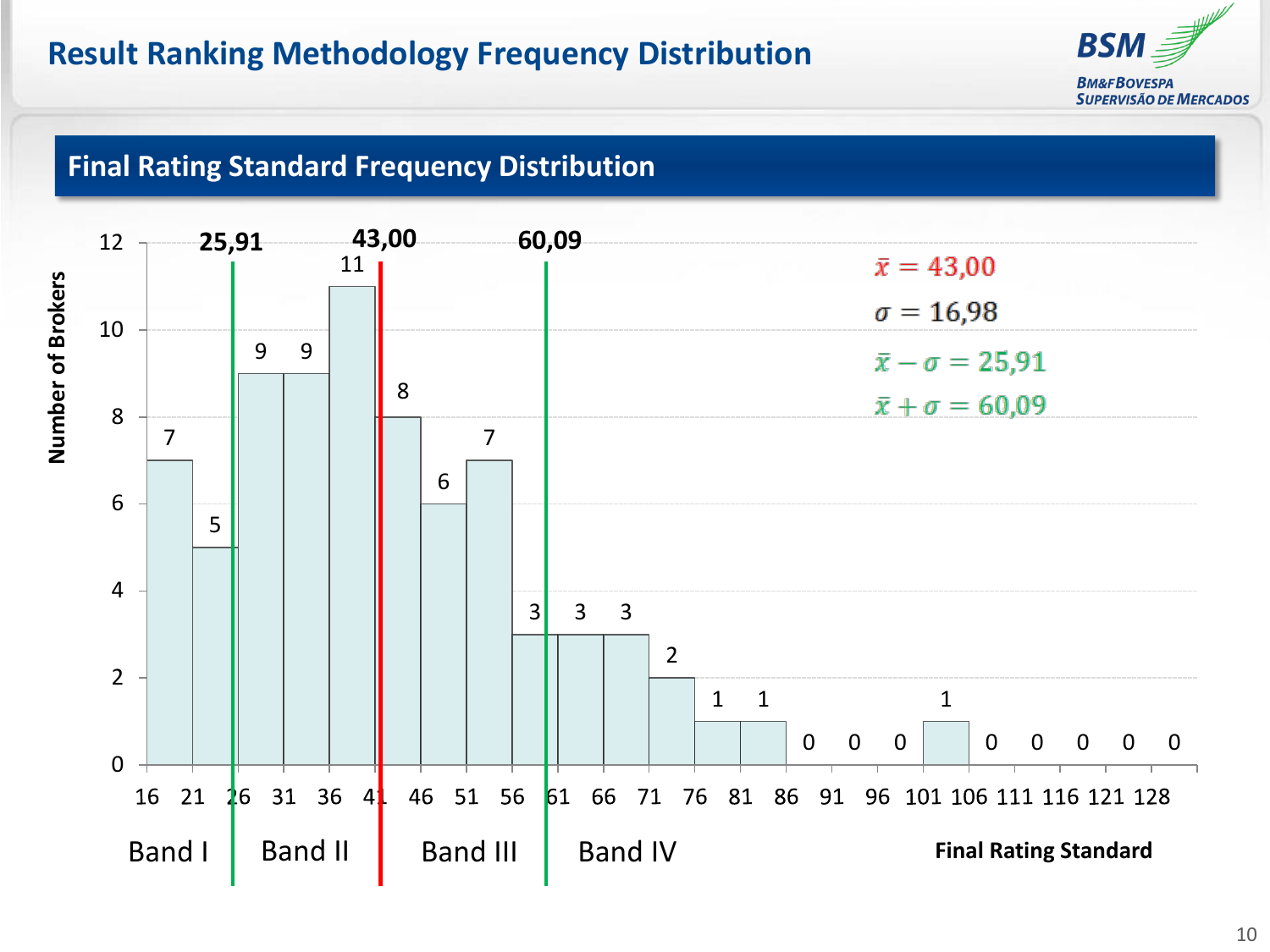#### **BSM Routine Examination - Exemption Criteria**

• Final Standard Grade in Band I and no grade process in Band IV

1 follow annual program exemption

All process in Band I



2 follow annual program exemption

• Final Standard Grade in Band I and no Process in Band IV and Standard Grade in Band I at last examination 2 follow annual program exemption

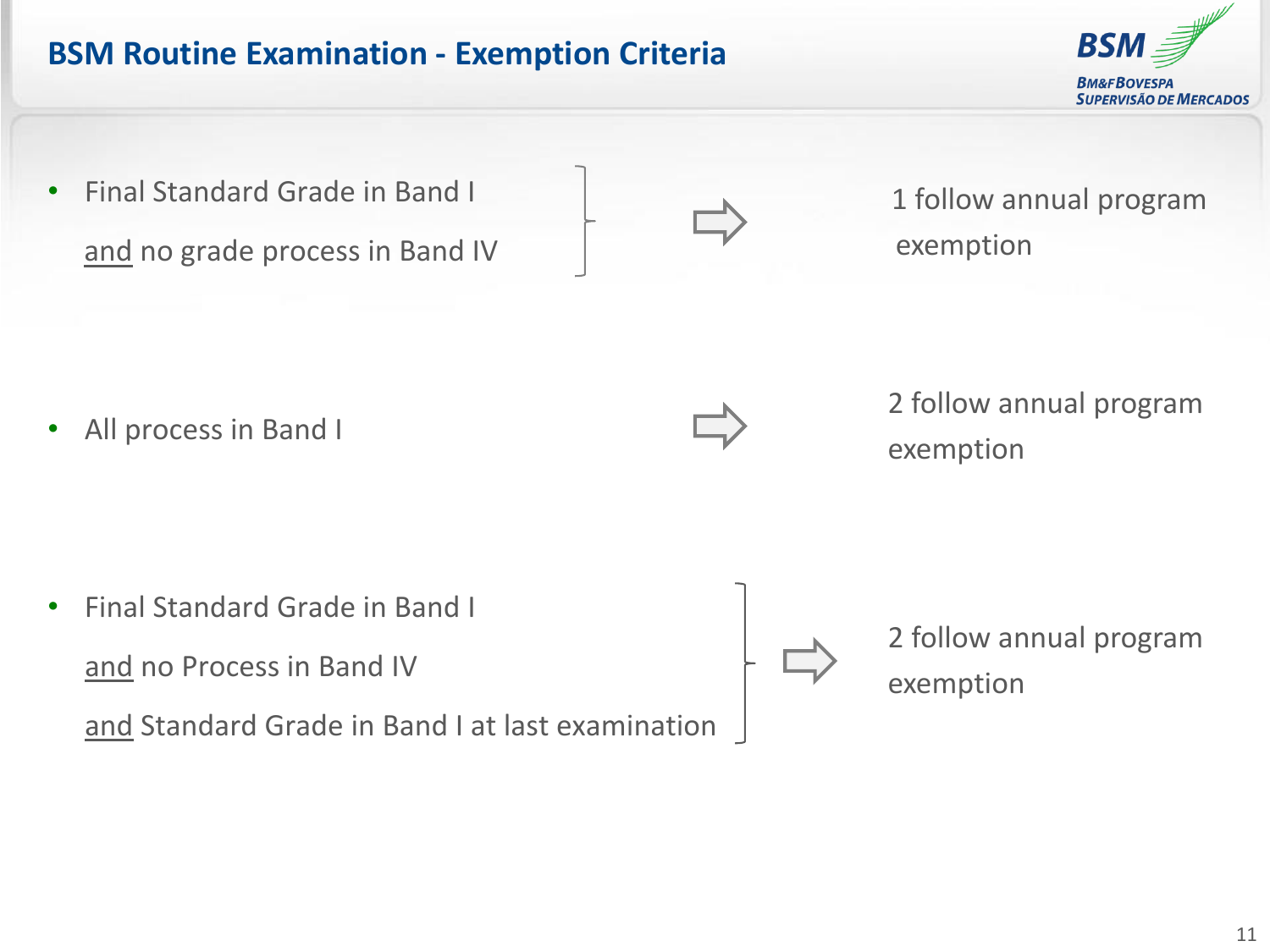#### **BSM Routine Examination – History**



- 2008 to 2012
	- 100 % of all Participants (78 brokers in 2012)
- 2013
	- BSM created a methodology to rank the results of the Participant's audits
	- 2013 (based on 2012 examination's results)
		- $\checkmark$  12 participants were exempted for 1 year
	- 2014 (based on 2013 examination's results)
		- $\checkmark$  3 participants were exempted for 1 year
		- $\checkmark$  1 participant were exempted for 2 years